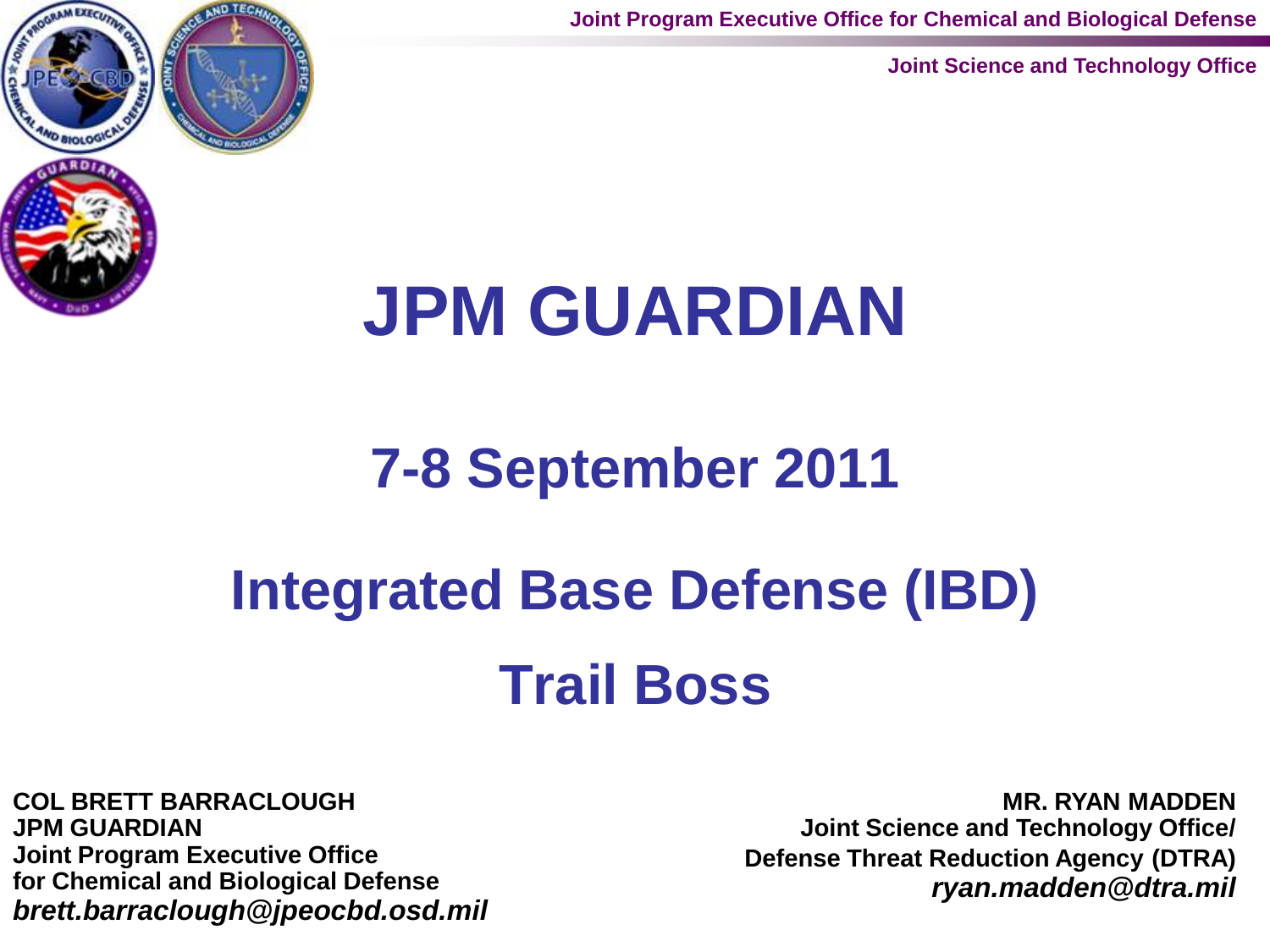

### Integrated Base Defense **Overview**



• Integrated Base Defense is an overarching concept of Force Protection that encompasses an Enterprise Architecture that is scalable between Fixed Site, Semi-Fixed / Expeditionary, and Mobile (deployable Force Protection) leading to improved Information Management, Fusion, Automation and Integration.

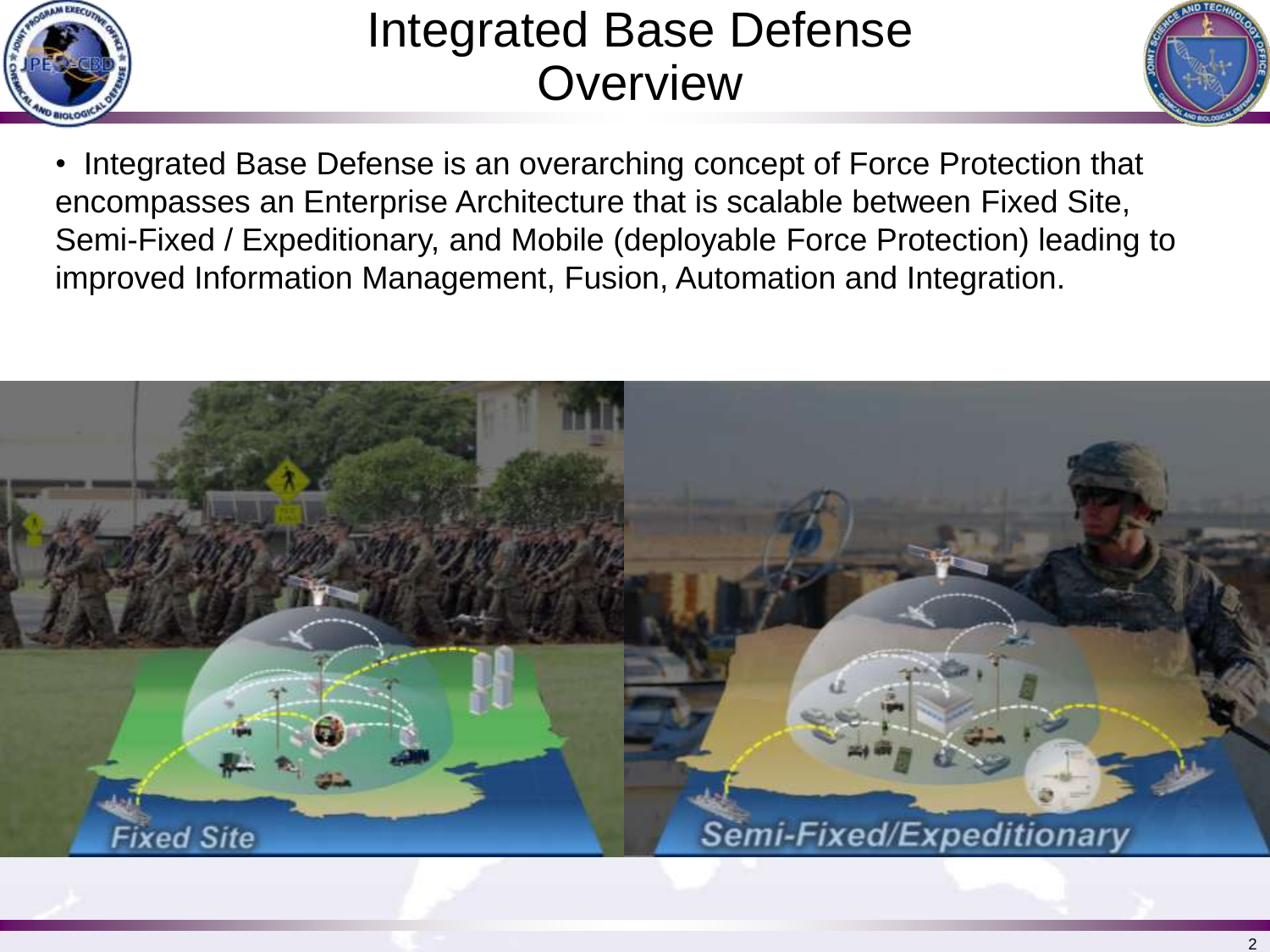

## **Integrated Base Defense (IBD)**



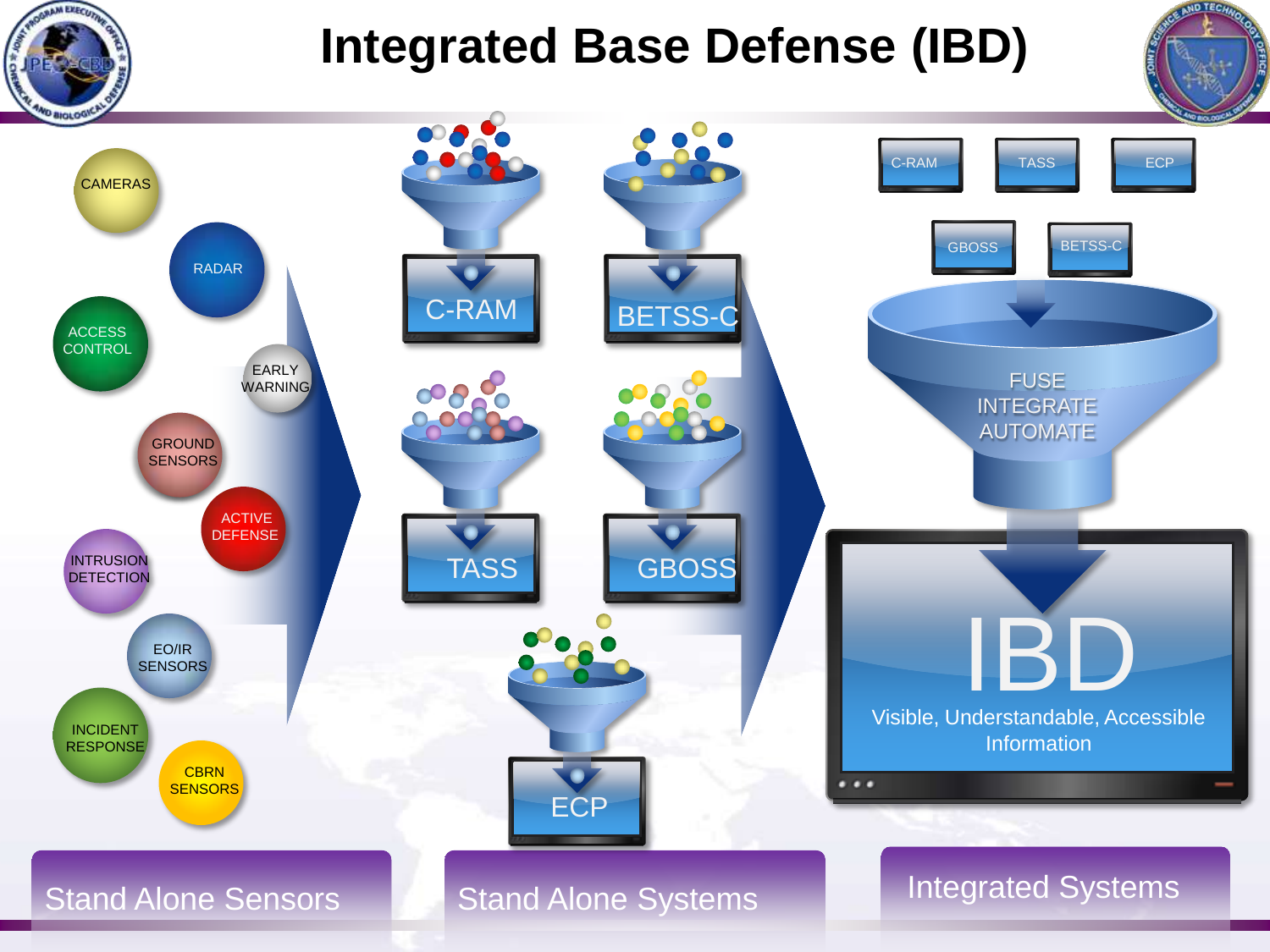## Integrated Base Defense Capabilities / Challenges



#### Capabilities:

- The Guardian I-IBD technical solution and "Road Map" fulfills the CENTCOM interoperability requirements gap for base defense systems in the near term
- The Guardian I-IBD Increment 2 solution is the most efficient approach until all systems have an Authority to Operate (ATO) for International Security Assistance Force (ISAF) Secure Network

#### Challenges:

- Currently JPM Guardian is working the following approved Joint Urgent Operational Needs (JUONs) for IBD Execution:
	- Interim Integrated Base Defense (I-IBD) Increment 2
	- Entry Control Point (ECP) / Non-Intrusive Inspection System (NII)
	- Rapid Reaction Tunneling Detection (R2TD)
- JPM Guardian is working the following Emerging Operational Requirements:
	- Combat Outpost Surveillance Force Protection System (COSFPS (KRAKEN)
	- Force Protection (FP) Integration

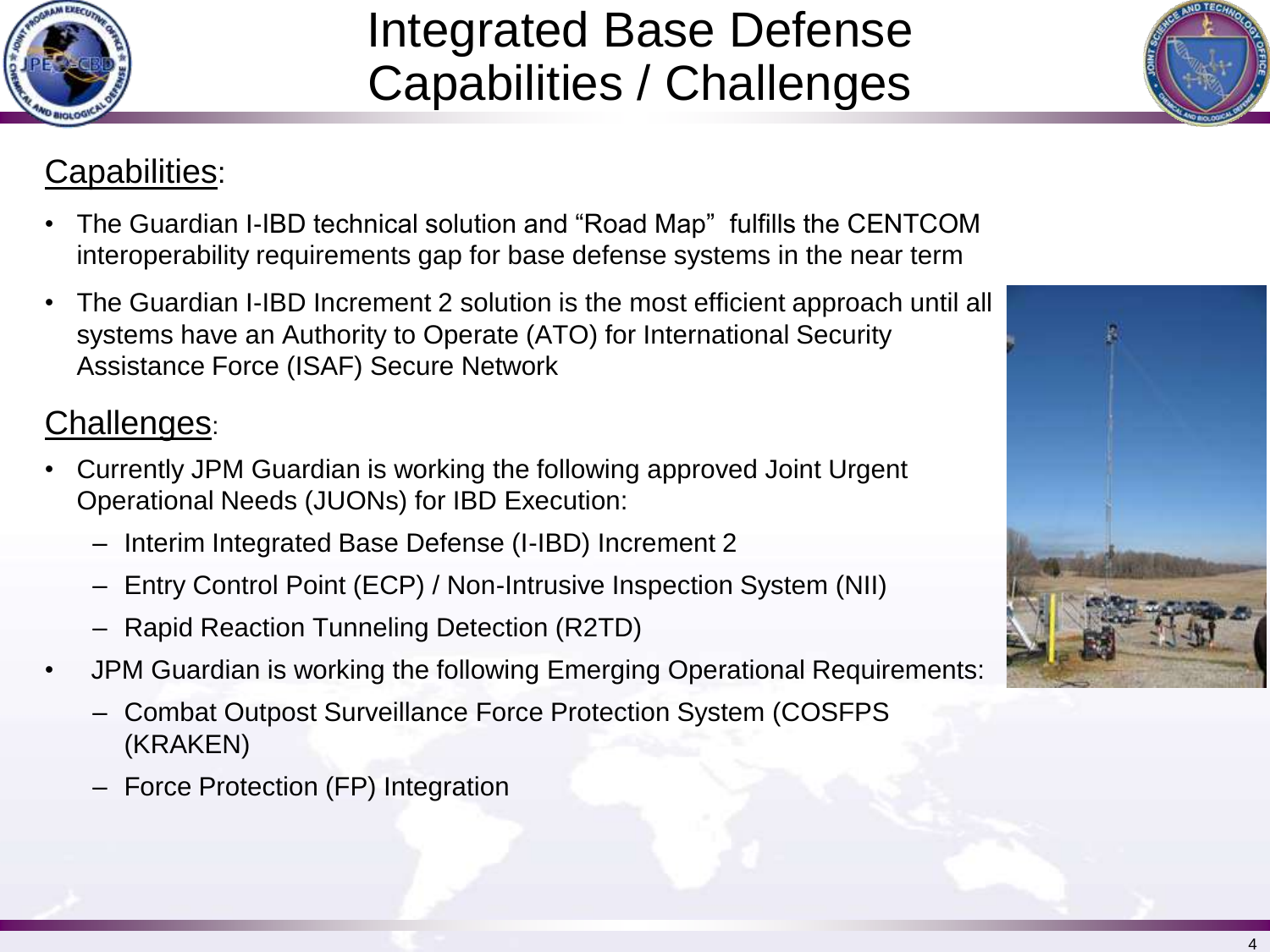



## DEPLOYABLE FORCE PROTECTION

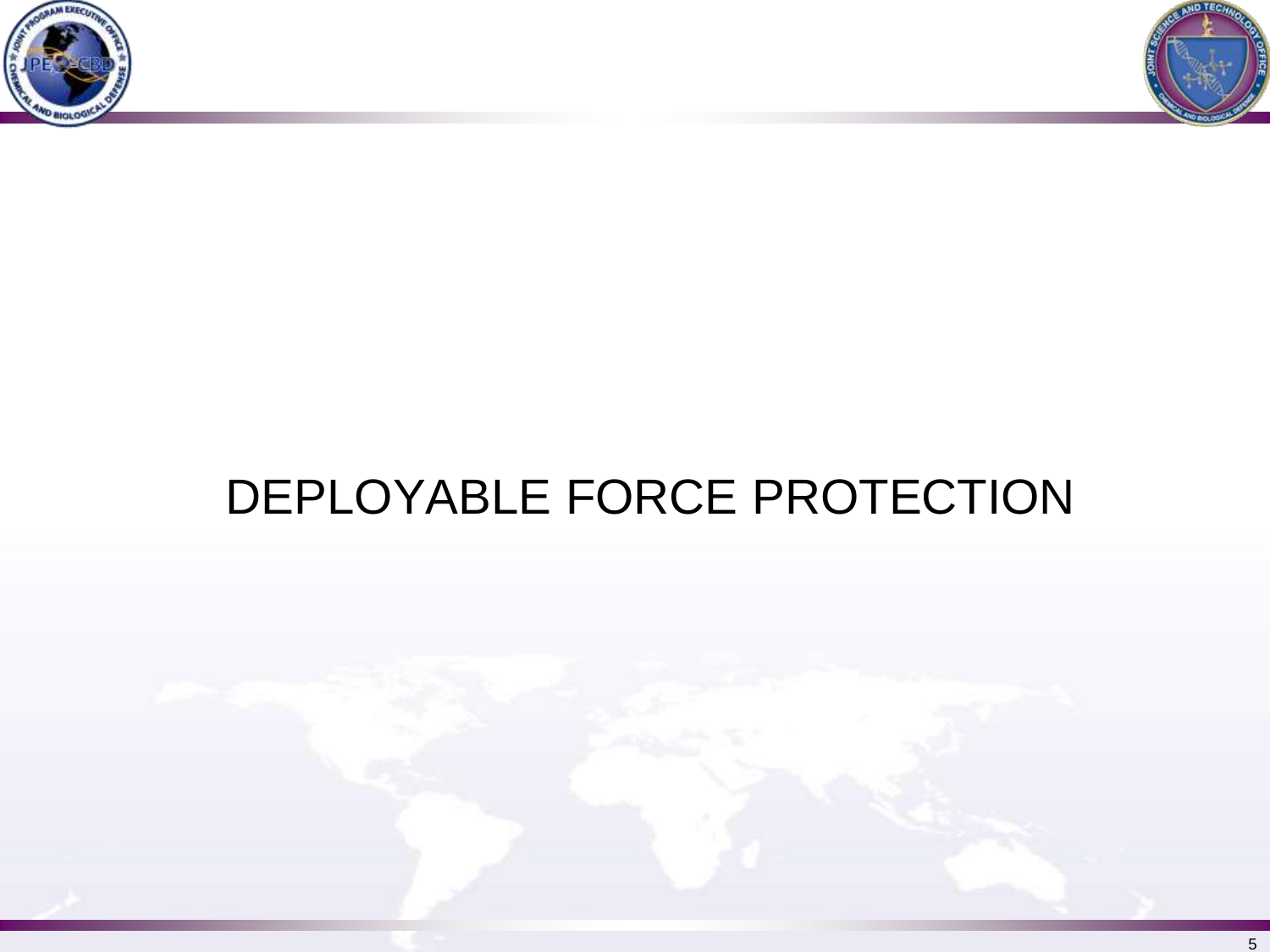

## Command Outpost Surveillance Force Protection System (COSFPS)